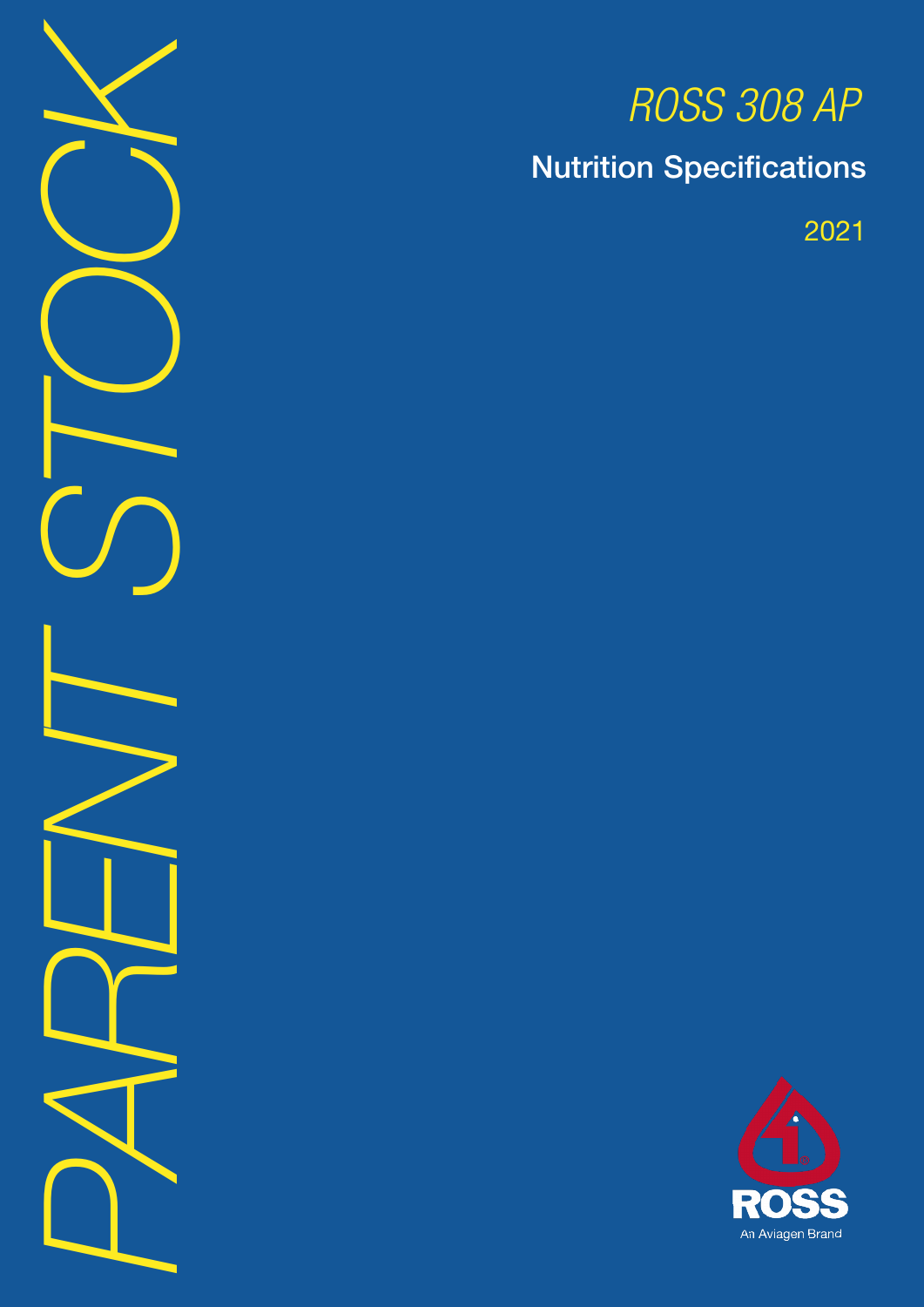## Introduction

This booklet contains the nutritional recommendations for Ross® 308 AP parent stock and is to be used with the Ross Parent Stock Management Handbook, the Ross 308 AP Management Supplement and the Ross 308 AP Parent Stock Performance Objectives.

### **Performance**

To achieve optimal reproductive performance, it is important that the body-weight profiles recommended in the Ross 308 AP Parent Stock Performance Objectives are followed. For the nutritional recommendations that follow, nutrient specifications presented have been based upon daily energy allocations that enable body-weight profiles and reproductive performance objectives to be achieved. The Ross 308 AP female is characterized by its appetite and particular responsiveness to lysine compared to most other females, resulting in a greater need to control fleshing and favor fat reserves. Maximum limit levels for digestible lysine are presented.

#### The nutrient specifications recommended in this booklet include:

- **3-Stage Rearing Program This program comprises 3 feeds in rear and 3 feeds in lay.**
- Separate Male Feed only for males in production.

Please note, these nutrient specifications are based on a common dietary energy level of 2800 kcal/kg (1271 kcal/ lb), which must be adapted according to local environmental conditions, ingredient quality and availability, and feeding strategies. Thus, nutrient values must be adjusted proportionally to reflect the feeding of different energy levels, which is especially important when considering digestible lysine. Feed allocations provided in the Ross 308 AP Parent Stock Performance Objectives should be adjusted proportionally to any change in the energy density. Feed volume is an important tool that can be used to lengthen feed clean-up times and prevent body-weight uniformity loss in the rearing period even when multiple grading sessions are adopted. Feeding a lower dietary energy density Pullet Grower can be achieved using a combination of diluent ingredients (some examples include wheat bran or middlings, rice mill-feed, rice, oat or soy hulls, and inert mineral clay sources such as aluminum silicates). It is crucial to closely monitor feed clean-up times to ascertain that all pullets receive their fair share of feed to maintain good body-weight uniformity.

Peak energy intake of 470 kcal/hen/day is the general recommendation for hens in the Ross 308 AP Parent Stock Performance Objectives, but several factors can influence the energy needs of hens in production. Some of these factors include body weight, egg mass output and season/house temperature. A feeding program with 3 diets in the laying phase is presented to optimize egg size, egg shell quality, hatchability, chick output, and quality.

It may be beneficial to use a specific diet for males during the production period. A specification for a male diet is provided in this booklet.

The energy values used in these specifications are based on assays for Metabolizable Energy (ME) published by the World's Poultry Science Association (WPSA). The values for amino acid digestibility are based on Standardized Ileal Digestibility (SID) assays.

## **Contents**

| 03 | 3-Stage Rearing Program                              |
|----|------------------------------------------------------|
|    |                                                      |
| 04 | <b>Female Nutrient Allocation at Peak Production</b> |
|    |                                                      |
| 05 | Male Program                                         |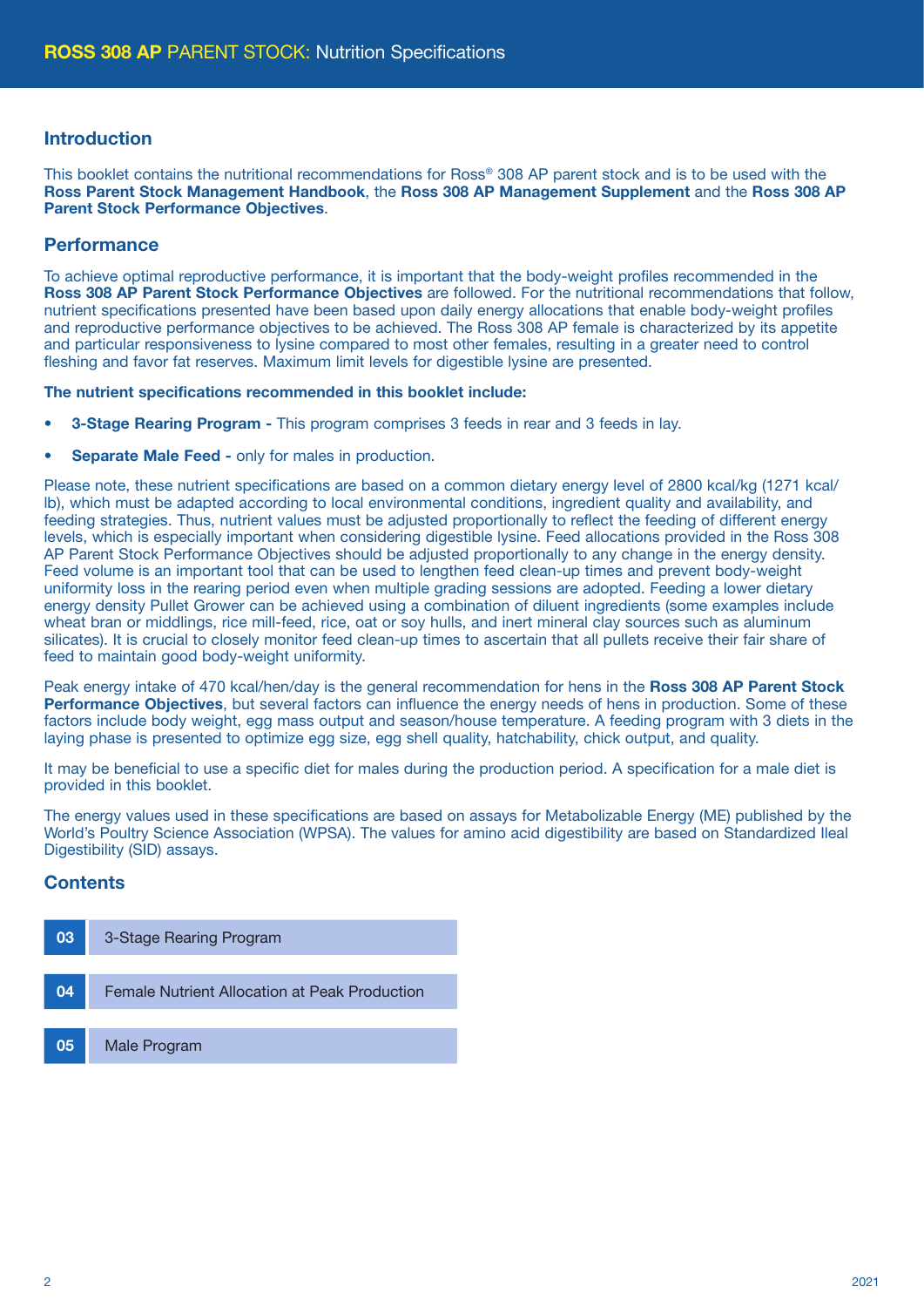# Female Parent Stock Nutrient Specifications

## 3-Stage Rearing Program

|                                    |               | <b>Starter</b> | <b>Grower</b>  | Pre-Breeder                  | <b>Breeder 1</b>              | <b>Breeder 2</b> | <b>Breeder 3</b> |  |
|------------------------------------|---------------|----------------|----------------|------------------------------|-------------------------------|------------------|------------------|--|
| <b>Age Fed</b>                     | days          | $0-28$ days    | 29-133 days    | 134 days to<br>5% production | >5% production<br>to 224 days | 225-350 days     | After 351 days   |  |
| Energy per kg*                     | kcal          | 2800           | 2800           | 2800                         | 2800                          | 2800             | 2800             |  |
|                                    | <b>MJ</b>     | 11.7           | 11.7           | 11.7                         | 11.7                          | 11.7             | 11.7             |  |
| <b>Energy per lb</b>               | kcal          | 1271           | 1271           | 1271                         | 1271                          | 1271             | 1271             |  |
| <b>DIGESTIBLE AMINO ACIDS</b>      |               |                |                |                              |                               |                  |                  |  |
| Lysine (max)**                     | %             | 0.95           | 0.53           | 0.48                         | 0.62                          | 0.56             | 0.52             |  |
| Methionine                         | %             | 0.45           | 0.36           | 0.34                         | 0.38                          | 0.35             | 0.34             |  |
| Methionine & Cystine               | %             | 0.82           | 0.62           | 0.59                         | 0.62                          | 0.56             | 0.52             |  |
| Threonine                          | %             | 0.70           | 0.52           | 0.50                         | 0.55                          | 0.53             | 0.51             |  |
| Valine                             | %             | 0.80           | 0.60           | 0.57                         | 0.64                          | 0.60             | 0.56             |  |
| Tryptophan                         | %             | 0.18           | 0.15           | 0.15                         | 0.15                          | 0.14             | 0.13             |  |
| Arginine                           | %             | 1.12           | 0.78           | 0.75                         | 0.85                          | 0.82             | 0.79             |  |
| Leucine                            | %             | 1.20           | 0.84           | 0.79                         | 0.95                          | 0.90             | 0.86             |  |
| Isoleucine                         | %             | 0.68           | 0.50           | 0.45                         | 0.52                          | 0.50             | 0.49             |  |
| Histidine                          | %             | 0.40           | 0.28           | 0.22                         | 0.30                          | 0.28             | 0.26             |  |
| <b>Crude Protein (min)</b>         | $\frac{0}{0}$ | 19.0           | 14.0           | 14.0                         | 15.0                          | 14.0             | 13.0             |  |
| <b>MINERALS</b>                    |               |                |                |                              |                               |                  |                  |  |
| Calcium                            | %             | 1.05           | 0.92           | 1.50                         | 3.00                          | 3.20             | 3.40             |  |
| Available Phosphorus               | %             | 0.50           | 0.46           | 0.45                         | 0.36                          | 0.34             | 0.32             |  |
| Sodium                             | %             | $0.20 - 0.23$  | $0.20 - 0.23$  | $0.20 - 0.23$                | $0.18 - 0.23$                 | $0.18 - 0.23$    | $0.18 - 0.23$    |  |
| Chloride                           | %             | $0.18 - 0.23$  | $0.20 - 0.35$  | $0.20 - 0.35$                | $0.18 - 0.23$                 | $0.18 - 0.23$    | $0.18 - 0.23$    |  |
| Potassium                          | %             | $0.60 - 0.90$  | $0.60 - 0.90$  | $0.60 - 0.90$                | $0.70 - 0.90$                 | $0.65 - 0.90$    | $0.60 - 0.90$    |  |
| <b>ADDED TRACE MINERALS PER KG</b> |               |                |                |                              |                               |                  |                  |  |
| Copper                             | mg            | 16             |                |                              | 16                            |                  |                  |  |
| lodine                             | mg            |                | $\overline{2}$ |                              | 3                             |                  |                  |  |
| Iron                               | mg            |                | 40             |                              | 50                            |                  |                  |  |
| Manganese                          | mg            | 120            |                |                              | 120                           |                  |                  |  |
| Selenium<br>0.3<br>mg              |               |                |                | 0.3                          |                               |                  |                  |  |
| Zinc                               | mg            |                | 120            |                              | 120                           |                  |                  |  |
| <b>ADDED VITAMINS PER KG</b>       |               |                |                |                              |                               |                  |                  |  |
| Vitamin A                          | IU            |                | 13000          |                              |                               | 15000            |                  |  |
| Vitamin D3                         | IU            |                | 4000           |                              | 5000                          |                  |                  |  |
| Vitamin E                          | IU            |                | 100            |                              | 130                           |                  |                  |  |
| Vitamin K (Menadione)<br>mg        |               | 6              |                |                              | 9                             |                  |                  |  |
| Thiamin (B1)                       | mg            |                | 5              |                              | 6                             |                  |                  |  |
| Riboflavin (B2)                    |               | 15<br>mg       |                | 20                           |                               |                  |                  |  |
| Niacin                             | mg            | 50             |                | 70                           |                               |                  |                  |  |
| Pantothenic Acid                   | 20<br>mg      |                | 25             |                              |                               |                  |                  |  |
| Pyridoxine (B6)<br>5<br>mg         |               | 8              |                |                              |                               |                  |                  |  |
| <b>Biotin</b>                      | mg            | 0.3            |                | 0.6                          |                               |                  |                  |  |
| <b>Folic Acid</b><br>3<br>mg       |               |                | 5              |                              |                               |                  |                  |  |
| Vitamin B12<br>mg                  |               | 0.05           |                |                              | 0.07                          |                  |                  |  |
| <b>MINIMUM SPECIFICATION</b>       |               |                |                |                              |                               |                  |                  |  |
| Choline per kg                     | mg            | 1400           |                |                              | 1600                          |                  |                  |  |
| $\%$<br>Linoleic Acid<br>1.25      |               | 2.00           |                |                              |                               |                  |                  |  |

*\* Energy base value. Nutrients should be factored accordingly when feeding different energy values.* 

*\*\* In order to achieve the amino acid requirements without exceeding the recommended levels of digestible lysine it may be necessary to adopt more complex diets.*

NOTES: *These feed specifications should be used as a guide. They may require adjustment for local conditions, legislation and markets.*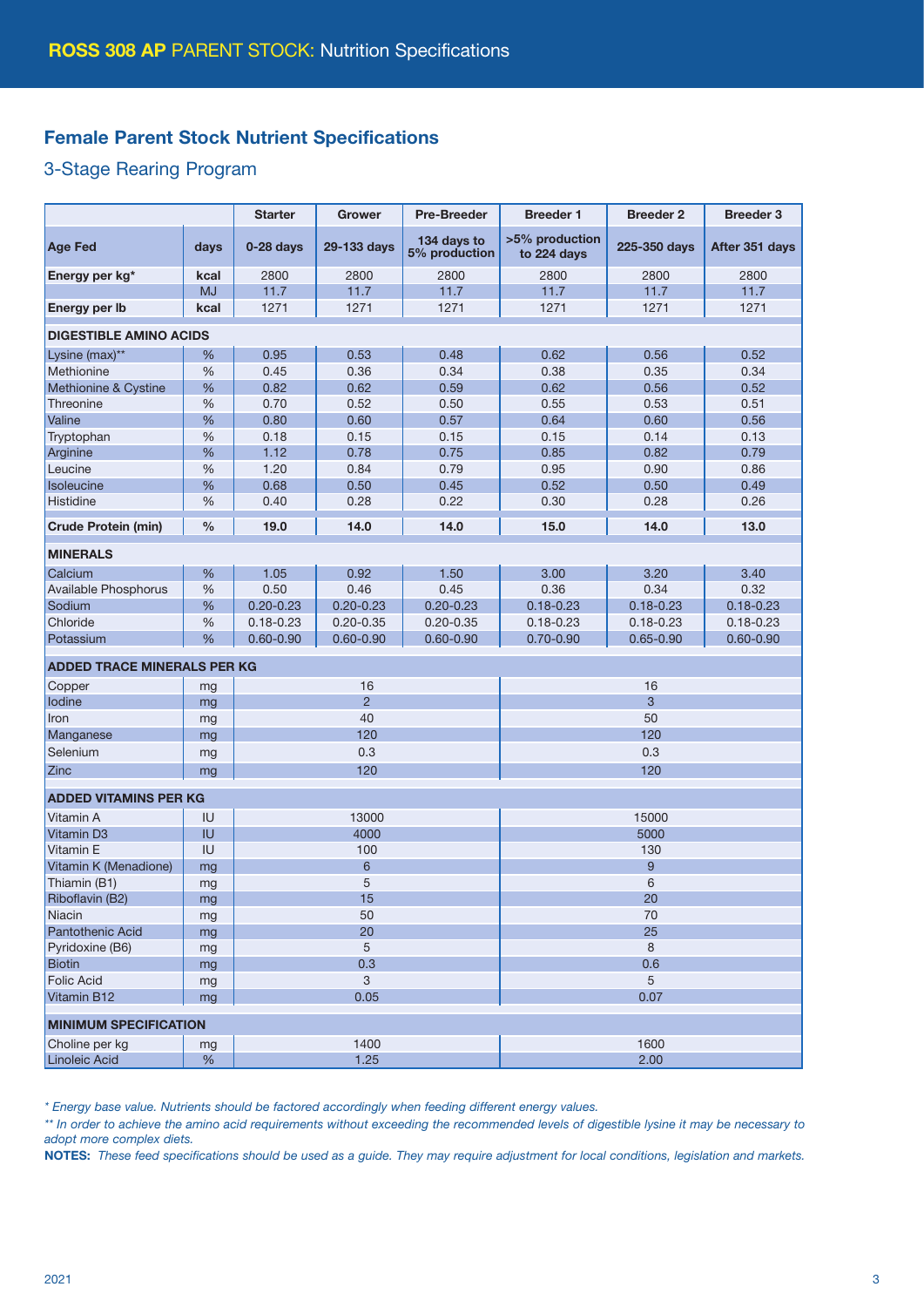# Female Parent Stock Nutrient Specifications

# Nutrient Allocations at Peak Production

| <b>Nutrient</b>                      | <b>Nutrient Allocation</b><br>at Peak |  |  |
|--------------------------------------|---------------------------------------|--|--|
| Energy (kcal/bird/day)               | 470                                   |  |  |
|                                      |                                       |  |  |
| Digestible Amino Acids (mg/bird/day) |                                       |  |  |
|                                      |                                       |  |  |
|                                      |                                       |  |  |
| Lysine                               | 1041                                  |  |  |
| Methionine                           | 638                                   |  |  |
| Methionine & Cystine                 | 1041                                  |  |  |
| Threonine                            | 923                                   |  |  |
| Valine                               | 1074                                  |  |  |
| Tryptophan                           | 252                                   |  |  |
| Arginine                             | 1427                                  |  |  |
| Leucine                              | 1595                                  |  |  |
| Isoleucine                           | 873                                   |  |  |
| Histidine                            | 504                                   |  |  |
|                                      |                                       |  |  |
| Minerals (mg/bird/day)               |                                       |  |  |
|                                      |                                       |  |  |
| Calcium                              | 5036                                  |  |  |
| Available Phosphorus                 | 604                                   |  |  |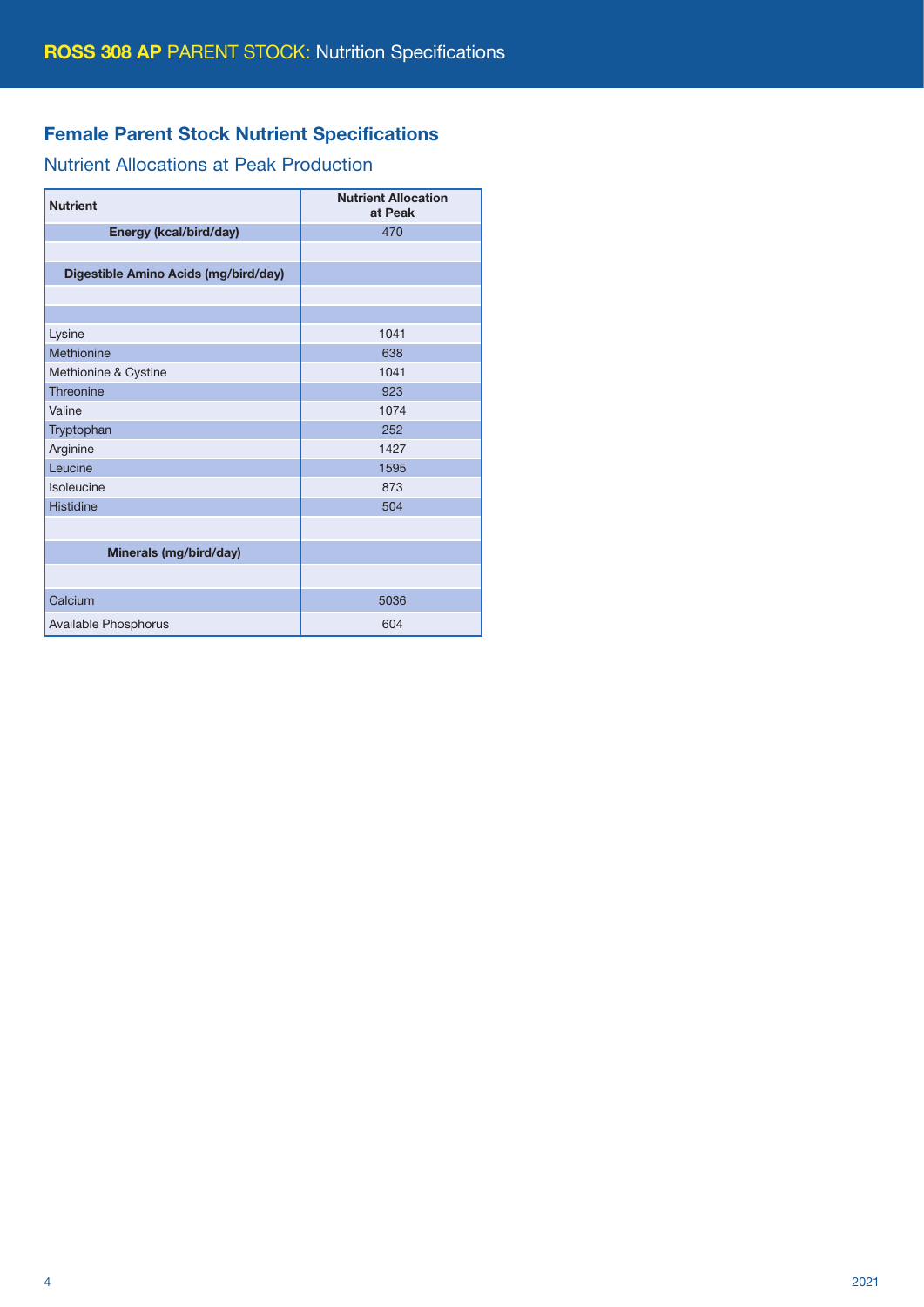# Male Parent Stock Nutrient Specifications

## Separate Diet in Production

|                                    | <b>Male Diet</b> |                |  |  |
|------------------------------------|------------------|----------------|--|--|
| <b>Age Fed</b>                     | After 175 days   |                |  |  |
| Energy per kg*                     | kcal             | 2800           |  |  |
|                                    | <b>MJ</b>        | 11.7           |  |  |
| Energy per Ib*                     | kcal             | 1271           |  |  |
|                                    |                  |                |  |  |
| <b>DIGESTIBLE AMINO ACIDS</b>      |                  |                |  |  |
| Lysine**                           | %                | 0.35           |  |  |
| Methionine                         | %                | 0.33           |  |  |
| Methionine & Cystine               | %                | 0.58           |  |  |
| Threonine                          | %                | 0.43           |  |  |
| Valine                             | %                | 0.47           |  |  |
| Tryptophan                         | %                | 0.15           |  |  |
| Arginine                           | %                | 0.68           |  |  |
| Leucine                            | %                | 0.66           |  |  |
| Isoleucine                         | %                | 0.41           |  |  |
| <b>Histidine</b>                   | %                | 0.16           |  |  |
|                                    |                  |                |  |  |
| <b>Crude Protein</b>               | %                | 12.0           |  |  |
|                                    |                  |                |  |  |
| <b>MINERALS</b>                    |                  |                |  |  |
| Calcium                            | %                | 0.70           |  |  |
| <b>Available Phosphorus</b>        | %                | 0.35           |  |  |
| Sodium                             | %                | $0.18 - 0.20$  |  |  |
| Chloride                           | %                | $0.20 - 0.23$  |  |  |
| Potassium                          | %                | $0.60 - 0.75$  |  |  |
|                                    |                  |                |  |  |
| <b>ADDED TRACE MINERALS PER KG</b> |                  |                |  |  |
| Copper                             | mg               | 16             |  |  |
| lodine                             | mg               | $\overline{2}$ |  |  |
| Iron                               | mg               | 40             |  |  |
| Manganese                          | mg               | 120            |  |  |
| Selenium                           | mg               | 0.3            |  |  |
| Zinc                               | mg               | 120            |  |  |
|                                    |                  |                |  |  |
| <b>ADDED VITAMINS PER KG</b>       |                  |                |  |  |
| Vitamin A                          | IU               | 13000          |  |  |
| <b>Vitamin D3</b>                  | IU               | 4000           |  |  |
| Vitamin E                          | IU               | 100            |  |  |
| Vitamin K (Menadione)              | mg               | 6              |  |  |
| Thiamin (B1)                       | mg               | 5              |  |  |
| Riboflavin (B2)                    | mg               | 15             |  |  |
| Niacin                             | mg               | 50             |  |  |
| <b>Pantothenic Acid</b>            | mg               | 20             |  |  |
| Pyridoxine (B6)                    | mg               | 5              |  |  |
| <b>Biotin</b>                      | mg               | 0.3            |  |  |
| <b>Folic Acid</b>                  | mg               | 3              |  |  |
| Vitamin B12                        | mg               | 0.05           |  |  |
|                                    |                  |                |  |  |
| <b>MINIMUM SPECIFICATION</b>       |                  |                |  |  |
| Choline per kg                     |                  |                |  |  |
| <b>Linoleic Acid</b>               | mg               | 1400           |  |  |

*\* Energy base value. Nutrients should be factored accordingly when feeding different energy values.*

*\*\* In order to achieve the amino acid requirements without exceeding the recommended levels of digestible lysine it may be necessary to adopt more complex diets.*

NOTES: *These feed specifications should be used as a guide. They may require adjustment for local conditions, legislation and markets.*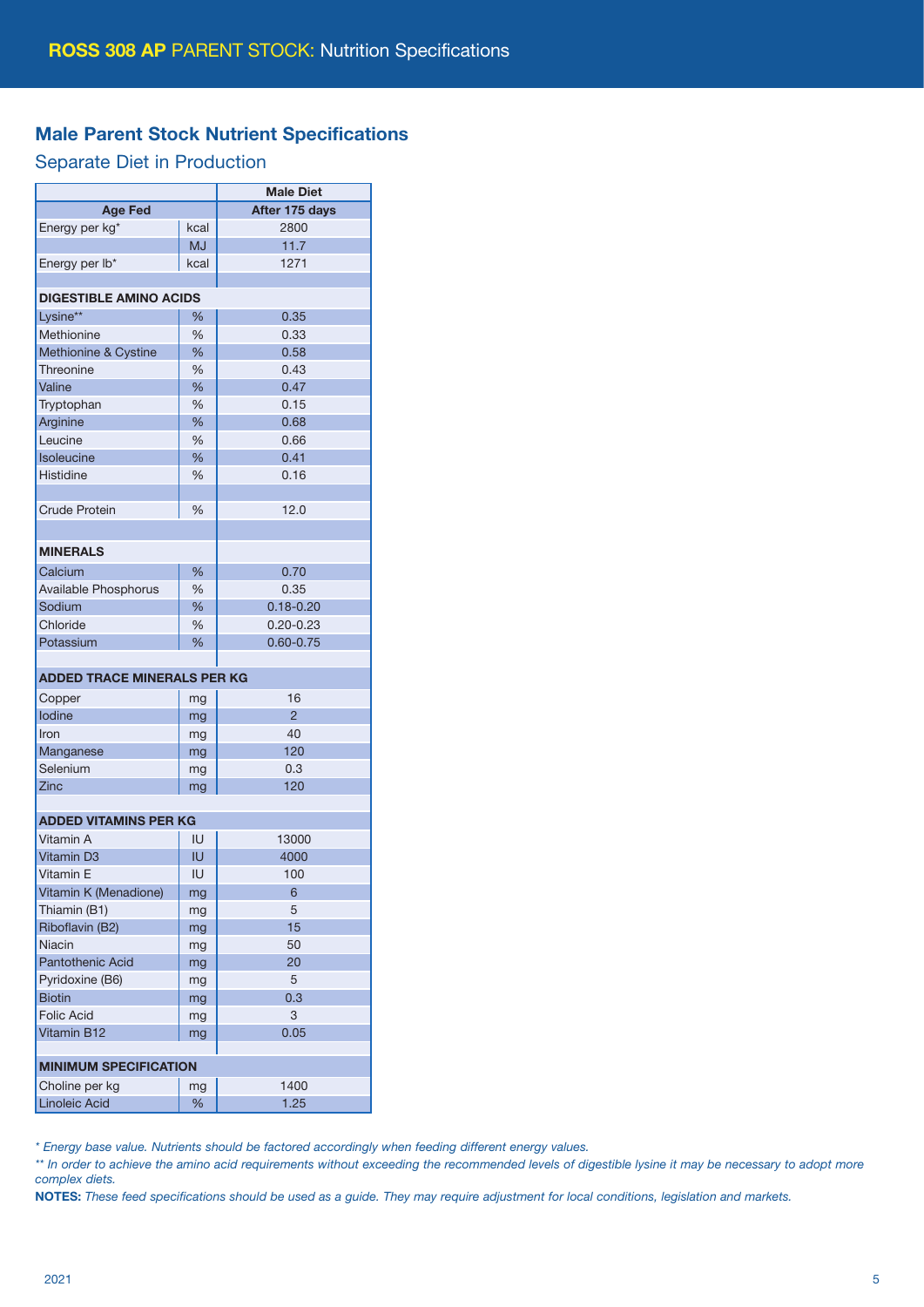## **Notes**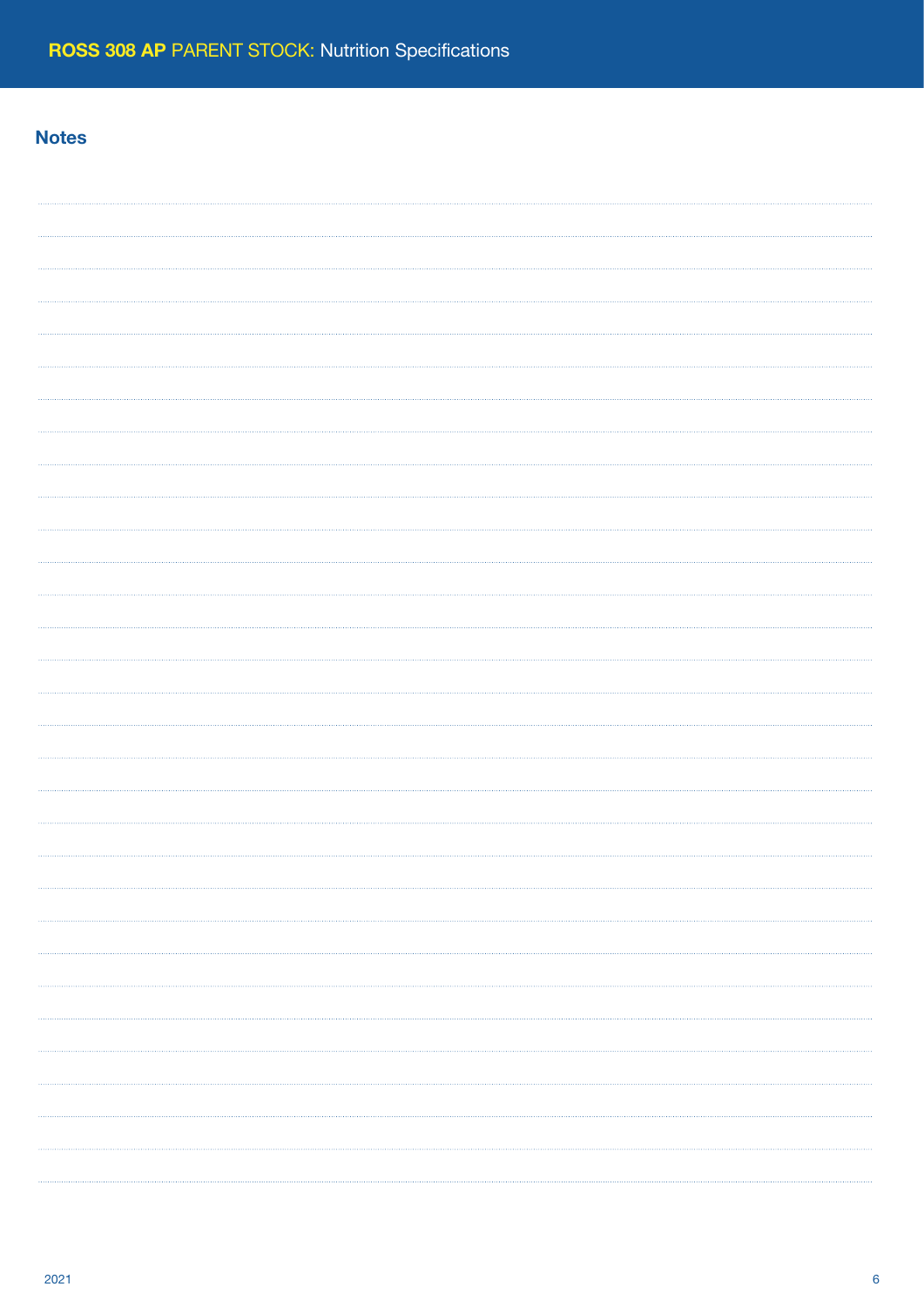# **Notes**